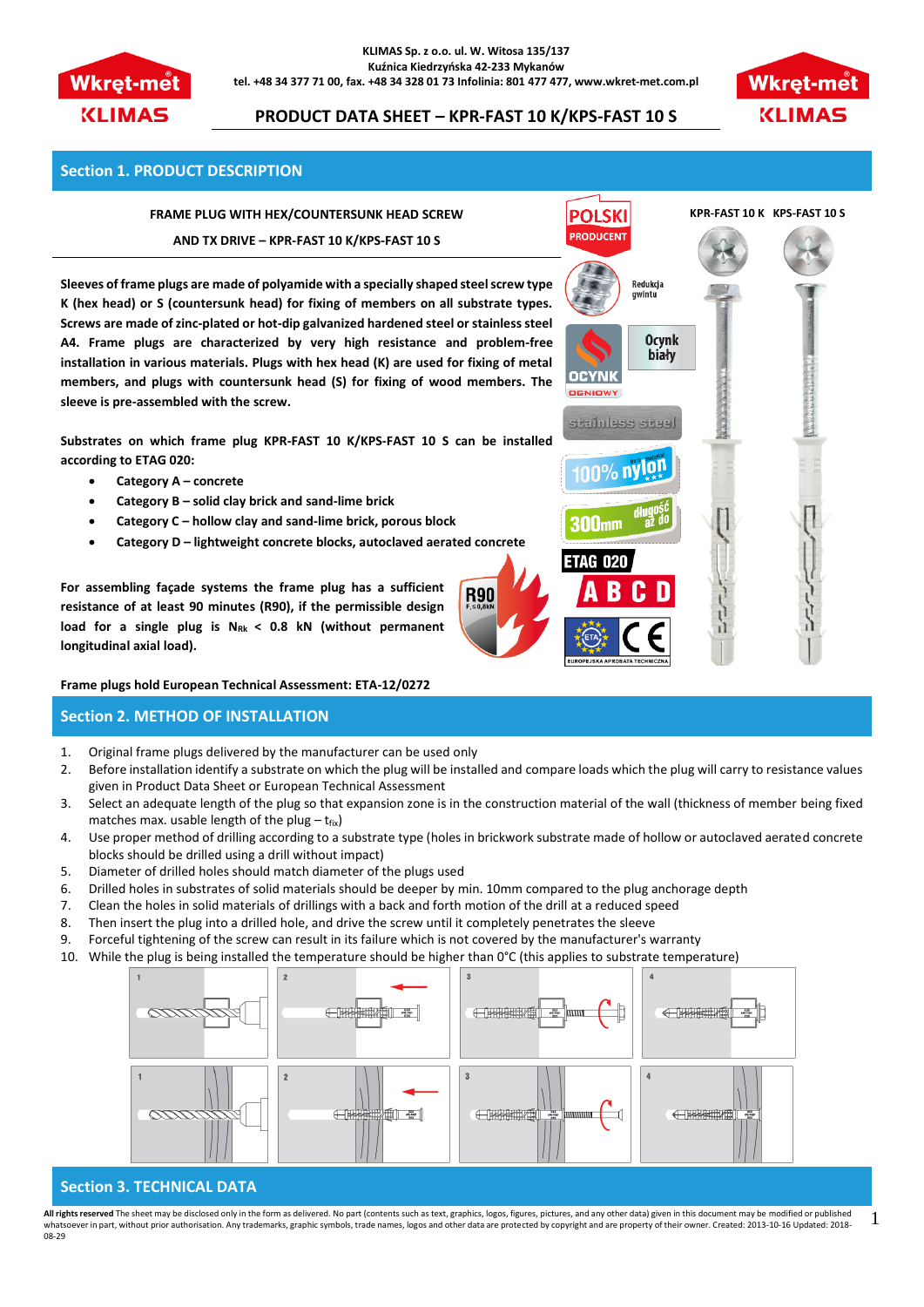

#### **KLIMAS Sp. z o.o. ul. W. Witosa 135/137 Kuźnica Kiedrzyńska 42-233 Mykanów tel. +48 34 377 71 00, fax. +48 34 328 01 73 Infolinia: 801 477 477, www.wkret-met.com.pl**



# **PRODUCT DATA SHEET – KPR-FAST 10 K/KPS-FAST 10 S**

| <b>TECHNICAL PARAMETERS</b>      |                       |                                             |  |  |  |
|----------------------------------|-----------------------|---------------------------------------------|--|--|--|
| Parameter                        | Unit                  | Value                                       |  |  |  |
| Plug diameter                    | $d_k$ [mm]            | 10                                          |  |  |  |
| Hole/drill diameter              | $d_0$ [mm]            | 10                                          |  |  |  |
| Effective anchorage<br>depth     | $h_{\text{eff}}$ [mm] | 70                                          |  |  |  |
| Drilled hole depth               | $h_0$ [mm]            | 80                                          |  |  |  |
| Drive type                       | $\lceil - \rceil$     | (TX-40/SW-13)/(TX-40)*                      |  |  |  |
| Use categories                   | $[\cdot]$             | ABCD                                        |  |  |  |
| Sleeve material                  | $\lceil - \rceil$     | PA – polyamide                              |  |  |  |
| Screw material                   | $\lceil - \rceil$     | Hot-dip galvanized steel,<br>A <sub>4</sub> |  |  |  |
| European Technical<br>Assessment | $\lceil - \rceil$     | ETA-12/0272                                 |  |  |  |

\*for KPR-FAST 10 K/KPS-FAST 10 S



| <b>RESISTANCE</b> |                                     |              |                                   |                   |  |  |  |
|-------------------|-------------------------------------|--------------|-----------------------------------|-------------------|--|--|--|
| Use<br>categories | Substrate type                      | Density      | Characteristic resistance<br>[kN] |                   |  |  |  |
|                   |                                     | [ $kg/dm3$ ] | <b>KPR-FAST K</b>                 | <b>KPS-FAST S</b> |  |  |  |
| $\mathsf{A}$      | Concrete C12/15                     | $\geq 2,25$  | $3,0*$                            |                   |  |  |  |
| A                 | Concrete C16/20                     | $\geq 2,30$  | $4.0*$                            |                   |  |  |  |
| B                 | Solid clay brick                    | $\geq 2,00$  | 3,5                               |                   |  |  |  |
| B                 | Solid sand-lime brick               | $\geq 2,00$  | 3,5                               |                   |  |  |  |
| C                 | Hollow sand-lime block              | $\geq 1,60$  | 2,5                               |                   |  |  |  |
| C                 | <b>Hollow brick</b>                 | $\geq 1,20$  | 2,0                               |                   |  |  |  |
| C                 | Porotherm 25                        | $\ge 0.80$   | 0,9                               |                   |  |  |  |
| $\mathsf{C}$      | <b>MAX 250</b>                      | $\geq 0,80$  | 0,9                               |                   |  |  |  |
| D                 | Lightweight concrete<br>blocks      | $\geq 0,80$  | 1,5                               |                   |  |  |  |
| D                 | Autoclaved aerated<br>concrete AAC2 | $\ge 0,35$   | 0,6                               |                   |  |  |  |
| D                 | Autoclaved aerated<br>concrete AAC7 | $\ge 0,65$   | 1,5                               |                   |  |  |  |

\*cracked concrete

| <b>INSTALLATION PARAMETERS</b> |                |                |               |  |  |  |
|--------------------------------|----------------|----------------|---------------|--|--|--|
|                                | Min. substrate | Min. distance  | Min. axial    |  |  |  |
| Substrate type                 | thickness      | from edge      | distance      |  |  |  |
|                                | $h_{min}$ [mm] | $c_{min}$ [mm] | $L_{os}$ [mm] |  |  |  |
| Concrete C12/15                | 100            | 80             | 80            |  |  |  |
| Concrete C16/20                | 100            | 60             | 60            |  |  |  |
| Solid clay brick               | 120            | 100            | 200           |  |  |  |
| Solid sand-lime brick          | 120            | 100            | 200           |  |  |  |
| <b>Hollow brick</b>            | 180            | 100            | 200           |  |  |  |
| Autoclaved aerated<br>concrete | 100            | 100            | 200           |  |  |  |









**All rights reserved** The sheet may be disclosed only in the form as delivered. No part (contents such as text, graphics, logos, figures, pictures, and any other data) given in this document may be modified or published<br>wh 08-29 2